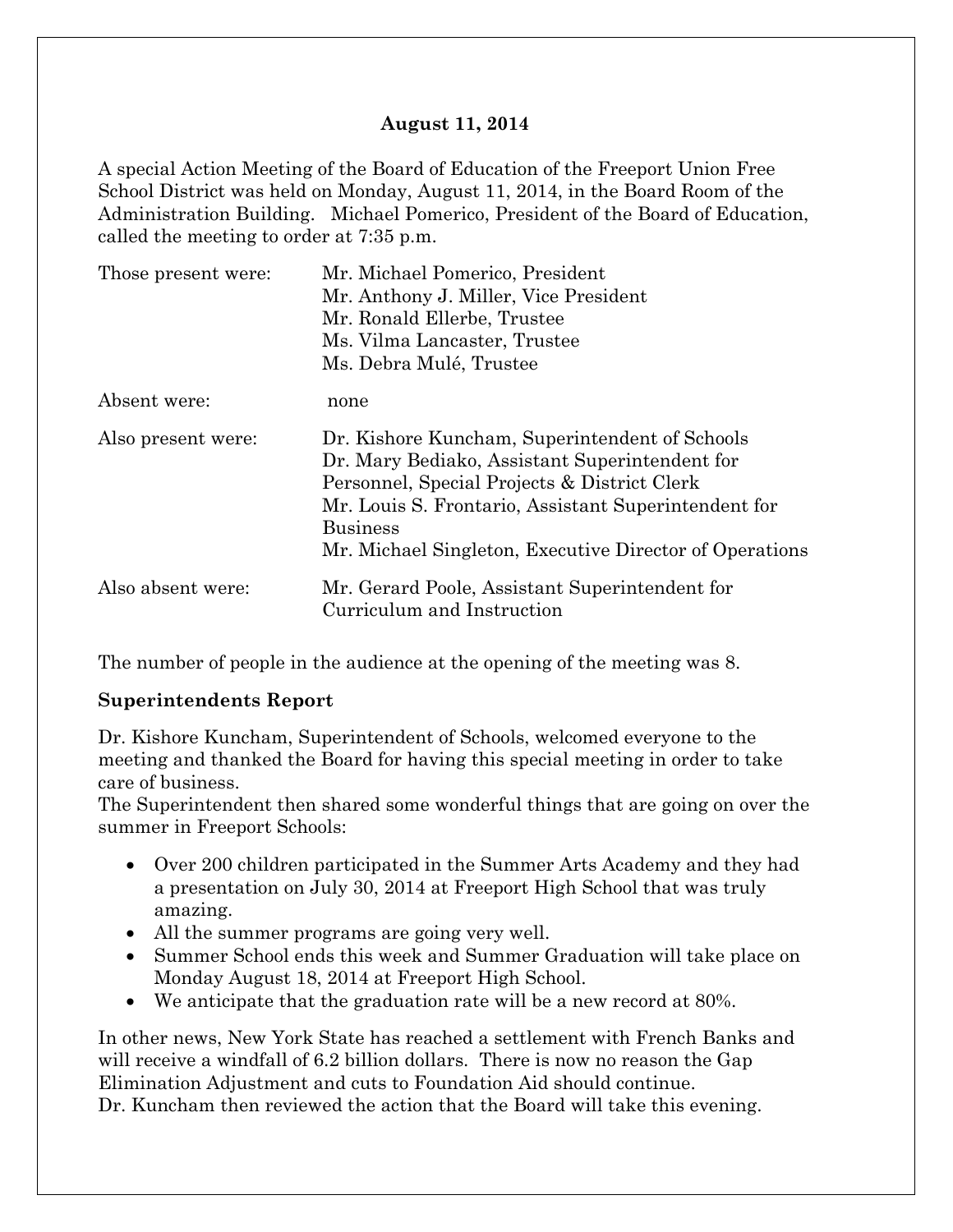## **Items for Action**

On a motion by Mr. Ellerbe and a second by Ms. Mulé the following items were approved on a Consent Agenda. The vote was unanimous, Ellerbe, Lancaster, Miller, Mulé and Pomerico.

## **Acceptance of the Minutes**

**BE IT RESOLVED** that the Board of Education of the Freeport Union Free School District hereby accepts the minutes of the following meeting as written: July 21, 2014.

# **Leave of Absence**

**BE IT RESOLVED**, that the Board of Education of the Freeport Union Free School District hereby grants a request for leave of absence as listed below: **Beulah Gibson**, Food Service Helper, effective April 24, 2014 through June 30, 2014 and now extended through September 14, 2014, for health reasons.

# **Additional Assignments**

**BE IT RESOLVED,** that the Board of Education of the Freeport Union Free School District hereby approves the following additional assignments as listed below:

**Sherrie Papayanopoulos,** full-time Teaching Assistant, effective September 1, 2014, additional assignment to Lab Facilitator, annual stipend: \$4,371. **Ellen Cassella,** full-time Teaching Assistant, effective September 1, 2014, additional assignment to Lab Facilitator, annual stipend: \$4,371. **Joshua Levitt,** Early College Program Coordinator, effective September 1, 2014, an additional assignment, funded through the PTECH Grant, with an annual stipend of \$5,393.

# **Termination of Staff**

**BE IT RESOLVED,** that the Board of Education of the Freeport Union Free School District hereby acknowledges the contributions of **David Brown** for his committed service to our students and community. Mr. Brown served our District with dedication and pride for over nine years.

**BE IT RESOLVED,** that the Board of Education of the Freeport Union Free School District hereby acknowledges the contributions of **Dara Shulman** for her committed service to our students and community. Ms. Shulman served our District with dedication and pride for more than 19 years.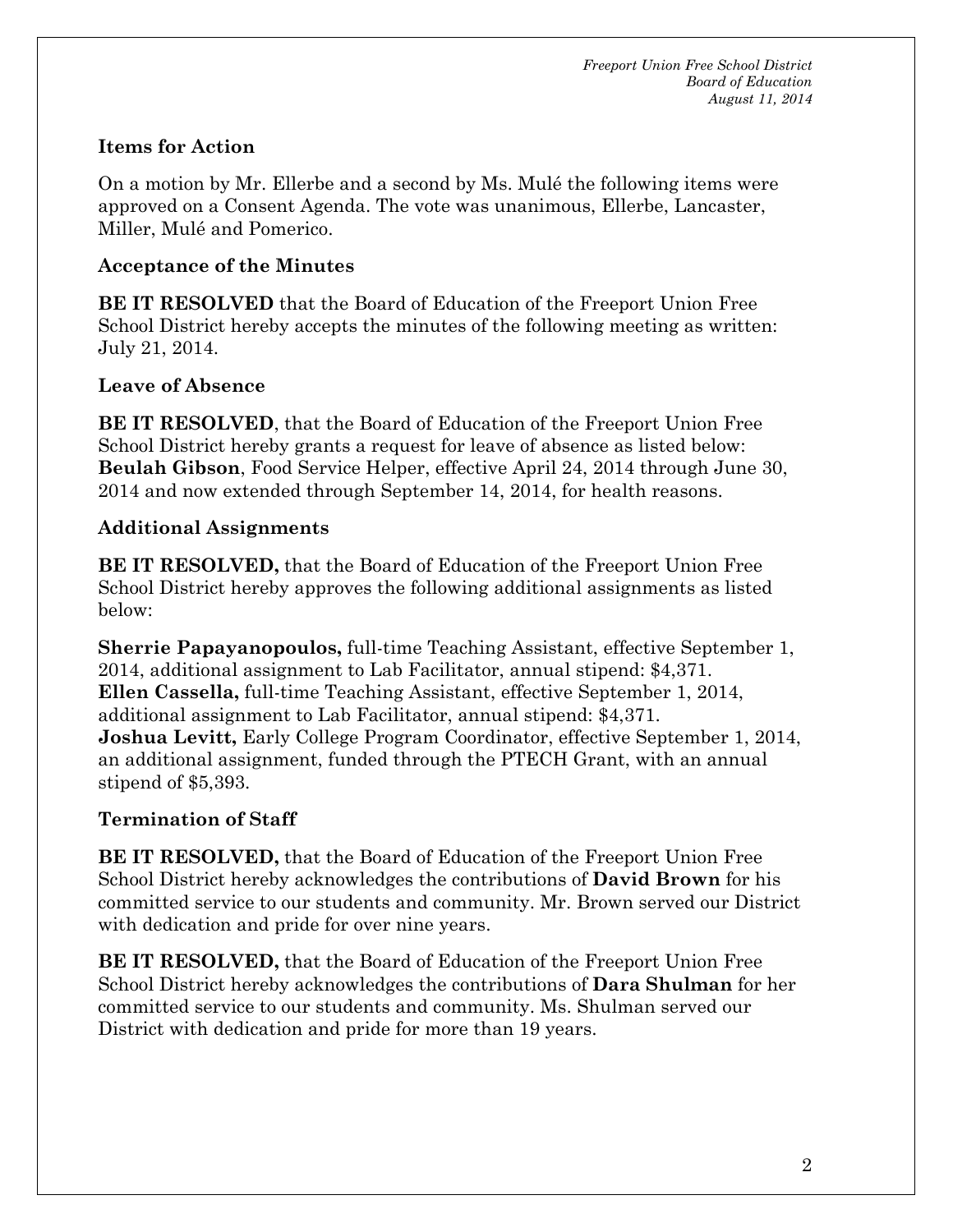**BE IT FURTHER RESOLVED,** that the Board of Education of the Freeport Union Free School District hereby, with deep regret and sorrow, terminates the employment of the individuals listed below:

**David Brown**, Security Aide, effective July 28, 2014, deceased, after serving the students and community for over 9 years.

**Dara Shulman**, Elementary Teacher, effective August 3, 2014, deceased, after serving the students and community for more than 19 years.

# **Resignation of Staff**

**BE IT RESOLVED**, that the Board of Education of the Freeport Union Free School District hereby accepts the letter(s) of resignation from the following staff member(s) as listed below:

**Tiffany Grimes**, full-time Teaching Assistant, effective August 31, 2014, to accept another position in the District.

# **Appointment of Instructional Staff - Probationary**

**BE IT RESOLVED**, that the Board of Education of the Freeport Union Free School District, upon the recommendation of the Superintendent, hereby appoints the individuals listed in the attached Appointment of Staff Report - Temporary, in accordance with the rules of the Board of Regents. These individuals shall possess appropriate certification allowing them to serve as teachers in the public schools of New York.

**Jessica Zamora,** Elementary Teacher, (replacing W. Cave, retired) a probationary appointment effective September 1, 2014 with anticipated tenure September 1, 2017. Compensation for this position will be on Step 1-1A of the U4C Schedule at \$53,596. Assignment: Bayview.

**Tiffany Grimes,** Elementary Teacher, (replacing M. Tetenbaum, re-assigned) a probationary appointment effective September 1, 2014 with anticipated tenure September 1, 2017. Compensation for this position will be on Step 1-2A of the U4D Schedule at \$63,301. Assignment: New Visions.

**George DiGiovanni,** (replacing R. Ir, retired) a probationary appointment effective September 1, 2014 with anticipated tenure September 1, 2017. Compensation for this position will be on Step 1-1A of the U4C Schedule at \$53,596. Assignment: Giblyn.

**Theresa Milone,** full-time Teaching Assistant, (replacing J. Lisa Denis) retired, a probationary appointment, effective September 1, 2014 with anticipated tenure September 1, 2017. Compensation for this position will be \$19,713 according to the FTAA Contract plus a stipend of \$4,371 as Lab Facilitator. Assignment: FHS.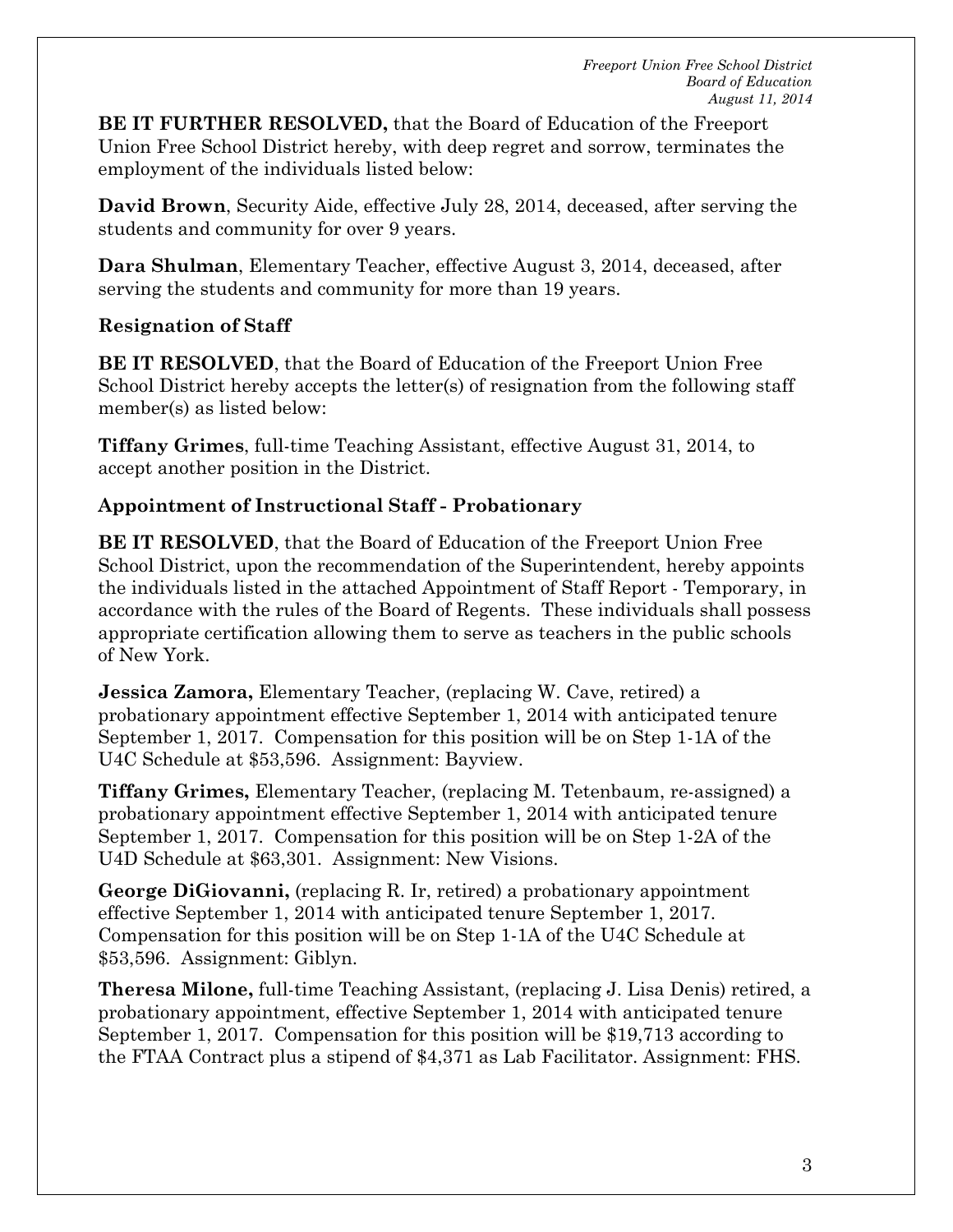**Stefany Grigorian**, full-time Teaching Assistant, (replacing S. Rose resigned), a probationary appointment, effective September 1, 2014 with anticipated tenure September 1, 2017. Compensation for this position will be \$19,713 according to the FTAA Contract. Assignment: Archer.

**Carissa Grimaldi,** Elementary Teacher, (new) a probationary appointment effective September 1, 2014 with anticipated tenure September 1, 2017. Compensation for this position will be on Step 1-2A of the U4D Schedule at \$63,301. Assignment: Giblyn.

**Jessica Tiefenwerth,** full-time Teaching Assistant, (replacing L. Valerie-Randazzo, retired), a probationary appointment, effective September 1, 2014 with anticipated tenure September 1, 2017. Compensation for this position will be \$19,713 according to the FTAA Contract. Assignment: Archer.

# **Temporary**

**Ann Whitter,** Food Service Worker, (5 hour per day), (replacing H. DeRiggs, retired), ) a probationary appointment effective September 1, 2014 for a period of 26 weeks upon Civil Service approval. Compensation for this position shall be according to the Food Service Salary Schedule at \$13,132. Assignment: New Visions.

## **Other Items for Action**

On a motion by Ms. Mulé and a second by Mr. Miller the following item was approved:

# **Approval of Consultants**

**BE IT RESOLVED,** that the Board of Education hereby approve the agreement between the following consultant(s) and the Freeport Union Free School District, as per the list below for; and

**BE IT FURTHER RESOLVED**, that the Board of Education authorizes the Superintendent (or his designee) to execute said agreement(s) on its behalf.

| LI STEM<br>Hub  | <b>FHS</b> | Work with industry partners to<br>develop a network of support, to<br>coordinate teacher externship<br>and professional development<br>opportunities, to assist with<br>curriculum development and<br>program design, provide field<br>trips and guest speakers. | \$12,475 | July 1, 2014-<br>August 31,<br>2015<br>Math &<br>Science<br>Partnership<br>Grant |
|-----------------|------------|------------------------------------------------------------------------------------------------------------------------------------------------------------------------------------------------------------------------------------------------------------------|----------|----------------------------------------------------------------------------------|
| EdWorks,<br>LLC | <b>FHS</b> | Two days of professional<br>development for 40 staff                                                                                                                                                                                                             | \$5,630  | Smart<br>Scholars                                                                |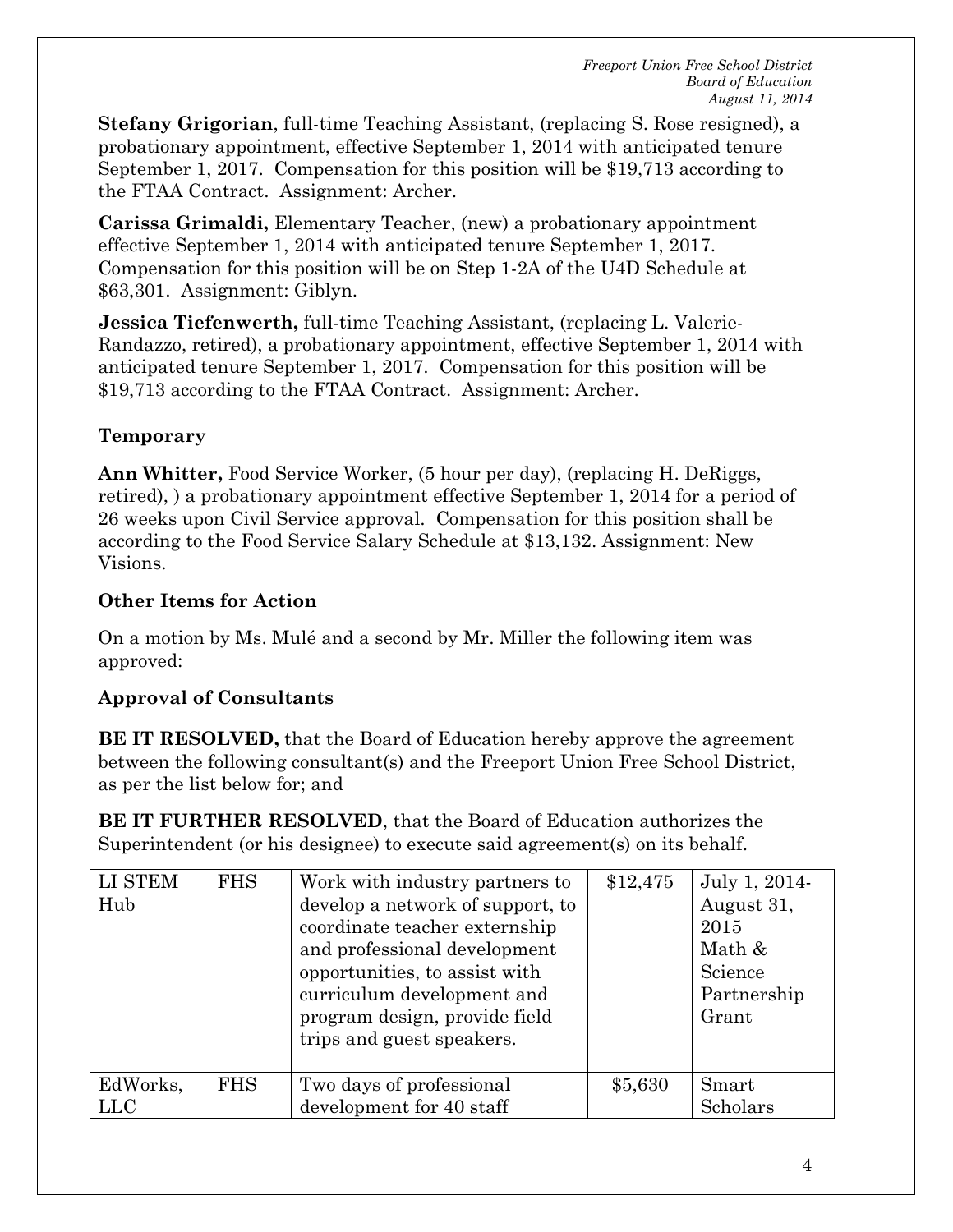|                                 |                                                                   | members on the Early College<br>High School model and ways to<br>design units of study to help<br>students be college and career-<br>ready. |          | Early College<br>High School<br>Grant                                   |
|---------------------------------|-------------------------------------------------------------------|---------------------------------------------------------------------------------------------------------------------------------------------|----------|-------------------------------------------------------------------------|
| Cradle of<br>Aviation<br>Museum | Dodd<br>Middle<br>School,<br>Freeport<br>H.S.<br>Grades<br>$7-10$ | Year 2-Museum In A Box-<br>Outreach brings hands-on<br>minds-on project based<br>activities to schools.                                     | \$18,000 | Strengthening<br>Teacher<br>Leader<br>Effectiveness<br>Grant<br>(STLE3) |
| Patricia<br>Belfi               | District-<br>wide                                                 | Provide support to mentors<br>and interns in building<br>leadership skills, including<br>training in classroom<br>observation.              | \$7,500  | Mentor<br>Teacher<br>Internship<br>Grant                                |

The resolution was approved unanimously, Ellerbe, Lancaster, Miller, Mulé and Pomerico.

On a motion by Mr. Miller and a second by Mr. Ellerbe the following item was approved:

# **Budget Transfers – Year Ending June 30, 2014 /General Fund**

**BE IT RESOLVED,** that the Board of Education of the Freeport Union Free School District hereby approves the attached Budget Transfer for the year ending June 30, 2014 and a Budget Transfer within the General Fund for June, 2014.

The resolution was approved unanimously, Ellerbe, Lancaster, Miller, Mulé and Pomerico.

On a motion by Ms. Lancaster and a second by Mr. Ellerbe the following item was approved:

#### **Approval of an Amendment – Triton Construction**

**BE IT RESOLVED** that the Board of Education of the Freeport Union Free School District hereby approves the Fifth Amendment to the Agreement for Construction Management with Triton Construction Management dated March 20, 2007 and amended for the period April 1, 2,014 through December 31, 2014 for a term of nine (9) months with a cost not to exceed \$108,000.

The resolution was approved unanimously, Ellerbe, Lancaster, Miller, Mulé and Pomerico.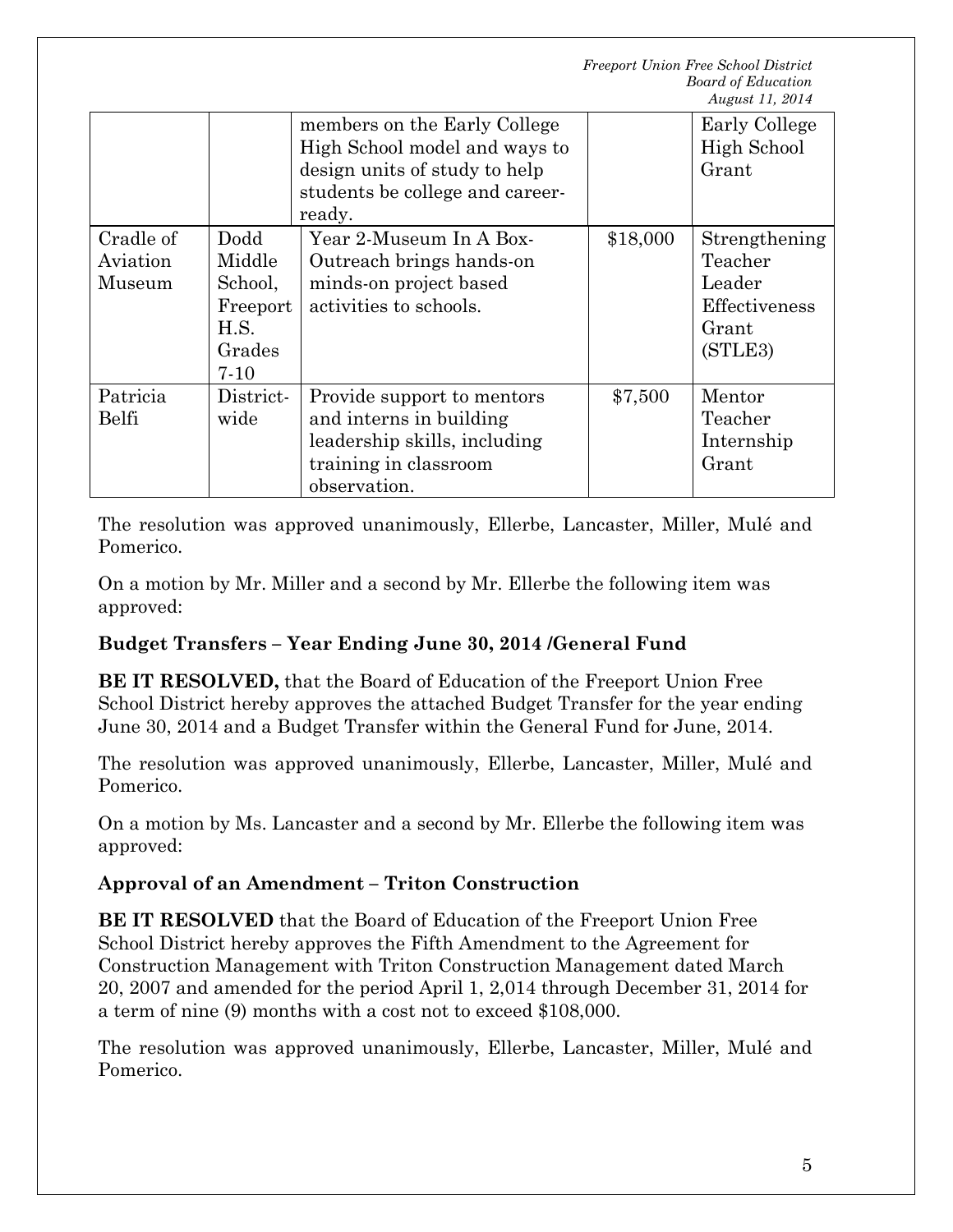*Freeport Union Free School District Board of Education August 11, 2014*

On a motion by Ms. Lancaster and a second by Mr. Ellerbe the following item was approved:

#### **Approval for Participation in the Nassau County School District Purchasing Consortium Cooperative Bidding Program for 2014/2015**

**WHEREAS** the Freeport Union Free School District is desirous of participating in the Nassau County School Districts Director of Facilities Purchasing Consortium ("Consortium") Cooperative Bidding Program as permitted under the General Municipal law with no costs associated with participation in the cooperative bidding program and including the following Nassau County School Districts:

#### **DISTRICTS**

Valley Stream 30 Seaford Malverne East Williston Great Neck Bellmore-Merrick HS District Roosevelt Levittown Hewlett-Woodmere Floral Park-Bellrose Jericho Valley Stream HS Lynbrook West Hempstead Carl Place Herricks North Shore CSD Garden City Great Neck Rockville Centre Mineola Hicksville

Syosset Oceanside Freeport Syosset Massapequa Wantagh Elmont Port Washington Westbury Babylon Uniondale North Merrick East Meadow Long Beach East Rockaway Glen Cove Baldwin Manhasset North Bellmore North Shore Island Trees

**AND WHEREAS,** the following participating school districts in the Consortium have (or will) prepare**,** advertise, receive and award bids for procurement of various school facility repair and other services, equipment and supplies for the 2014/2015 school year:

#### **CONTRACT DISTRICT**

Blinds & Shades Valley Stream 30 **Burners & Boiler Service** Seaford Carpet & Tile Installation Malverne Custodial Equipment Repair East Williston Custodial Supplies Great Neck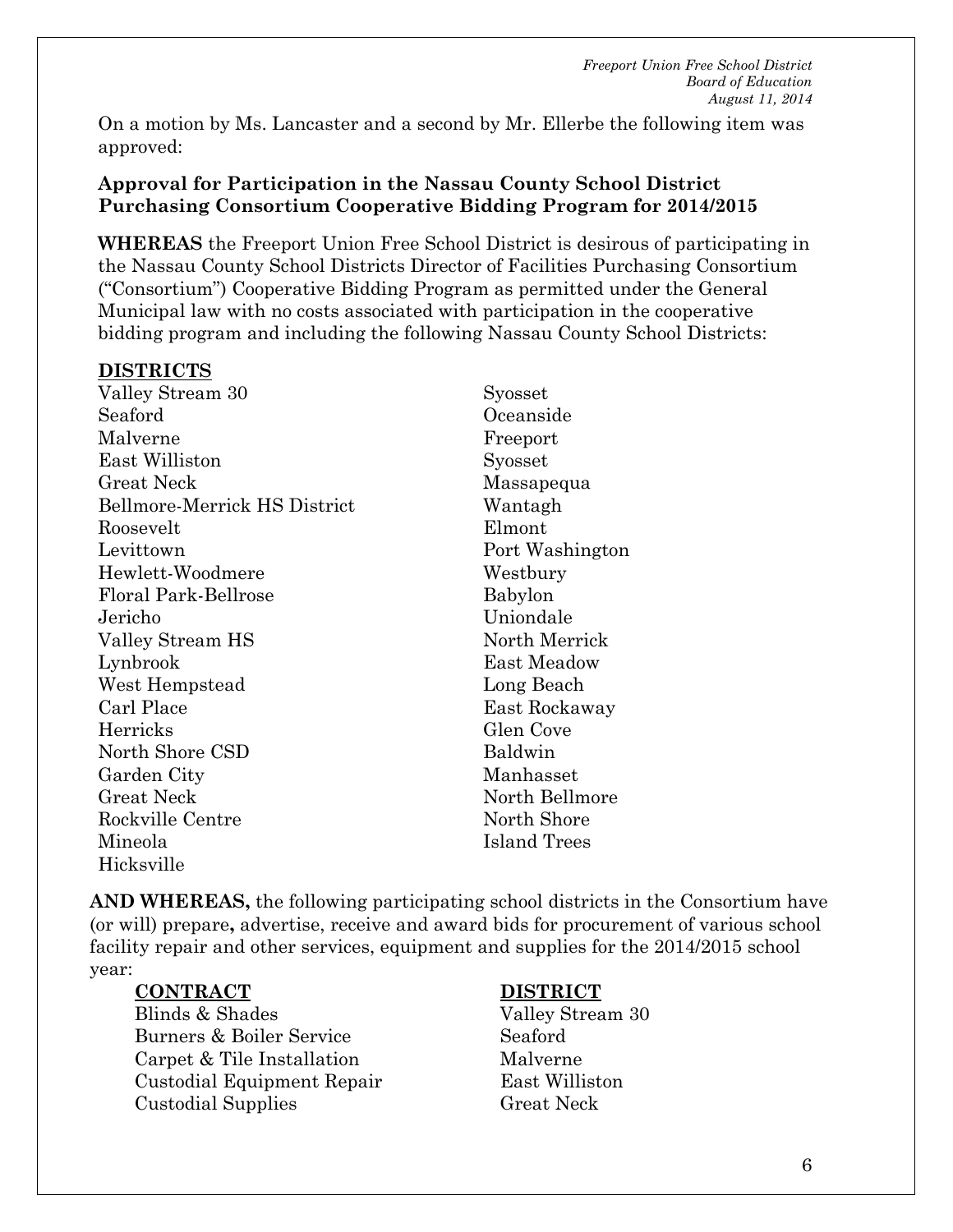*Freeport Union Free School District Board of Education 08/11/2014*

Door Installation & Repair Bellmore-Merrick HS District Drag Mop Rental Roosevelt Dumpsters Levittown Electrical Supplies Hewlett-Woodmere Electrician Service Hewlett-Woodmere Elevator Maintenance Floral Park-Bellmore Emergency Generator Service Jericho Equipment Rental Valley Stream HS Fence Installation & Repair Seaford Fire Extinguisher Service Lynbrook Fuel Tank Alarm Repairs West Hempstead General Construction Repairs Carl Place Geese-Dog Service Herricks General A/C Refrigeration Repairs & Service General Boiler-Welding Garden City Green Supplies Great Neck Grounds, Equipment Repair Rockville Centre Irrigation-Installation & Service Mineola Kitchen Equipment Repair Hicksville Lock Supply & Hardware Syosset Locksmith Services Oceanside Lumber & Masonry Supplies Jericho Organic Lawn Care/Field Maintenance & Supplies PA, Intercom & Master Clock Service Syosset Paint & Associated Supplies Massapequa Painting Service Wantagh Pest Control Services Elmont Plumbing Service Port Washington Pneumatic Controls Syosset Pump Repair Westbury Roofing Repair Baldwin Running Track & Tennis Court Repairs Signs & Associated Supplies North Merrick Site work, Asphalt, Concrete, Lot Sweeping Slate Roof Repair Hewlett-Woodmere Small Equipment Long Beach Split Air Conditioning Units East Rockaway Steam Traps & Parts Glen Cove Suspended Ceiling Installation Baldwin Theatrical Lighting Malverne Trash Bags Roosevelt Tree Maintenance Manhasset Uniforms North Bellmore

North Shore CSD Freeport Uniondale East Meadow

7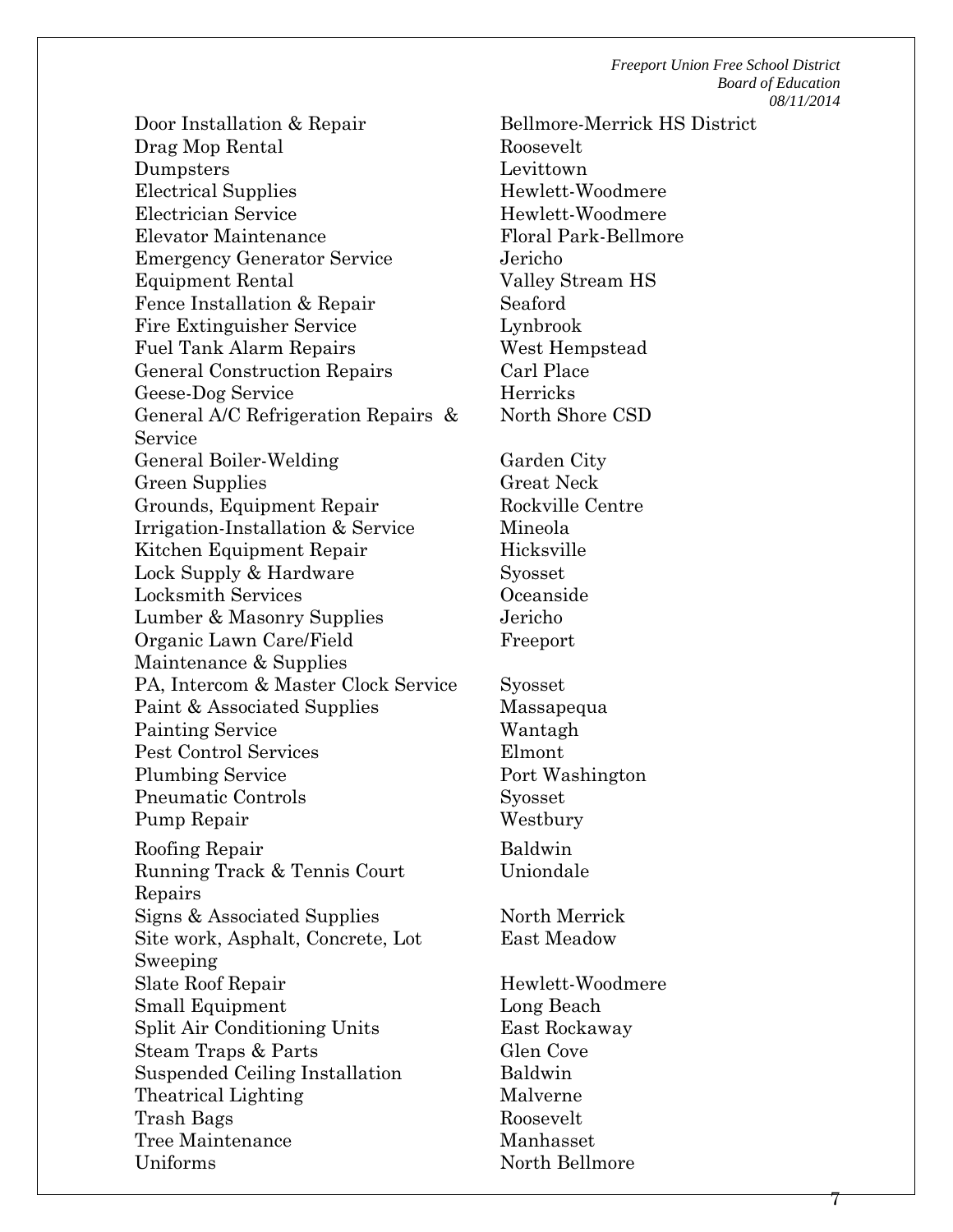Universal Waste Recycling North Shore Window Glazing Repairs & Parts Island Trees

The resolution was approved unanimously, Ellerbe, Lancaster, Miller, Mulé and Pomerico.

On a motion by Ms. Mulé and a second by Mr. Ellerbe the following item was approved:

# **Acceptance of an Organic Lawn Supplies Bid**

**BE IT RESOLVED,** that the Board of Education of the Freeport Union Free School District hereby awards the following bid as listed in the attached Bid award the following bid as listed in the attached Bid Award Report and as recommended in the attached bid recommendation, accepting the lowest responsible bid as per bid specifications, and reserving the right to increase or decrease quantities of each item as needed and:

**BE IT FURTHER RESOLVED,** that the Board of Education of the Freeport School District in accordance with Section 103 of General Municipal Law accept the bid on behalf of Nassau County Directors of Facilities Purchasing Consortium.

**BE IT FURTHER RESOLVED,** that the Board of Education of the Freeport Union Free School District hereby awards the Organic Lawn Supplies portion of the Consortium bid to L. I. Cauliflower for the term of August 1, 2014 through June 30, 2015.

The resolution was approved unanimously, Ellerbe, Lancaster, Miller, Mulé and Pomerico.

On a motion by Mr. Miller and a second by Ms. Lancaster the following item was approved:

**Approval of Program Transfer for Adult Education**

**WHEREAS,** the Freeport School District currently offers an adult education program for which it receives funds from the N.Y.S. Education Department; and

**WHEREAS,** the Board desires to have Nassau BOCES assume the responsibility for applying for and receiving employment preparation education funds, as well as the administration of the adult education program funded by said employment preparation education funding; and

**WHEREAS,** the Freeport School District desires to withdraw as a recipient of said funds and program;

**NOW, THEREFORE, BE IT RESOLVED,** that the Board of Education hereby authorizes the Board of Education President to execute the necessary agreement(s) with the Nassau BOCES to effectuate the transfer of the

8